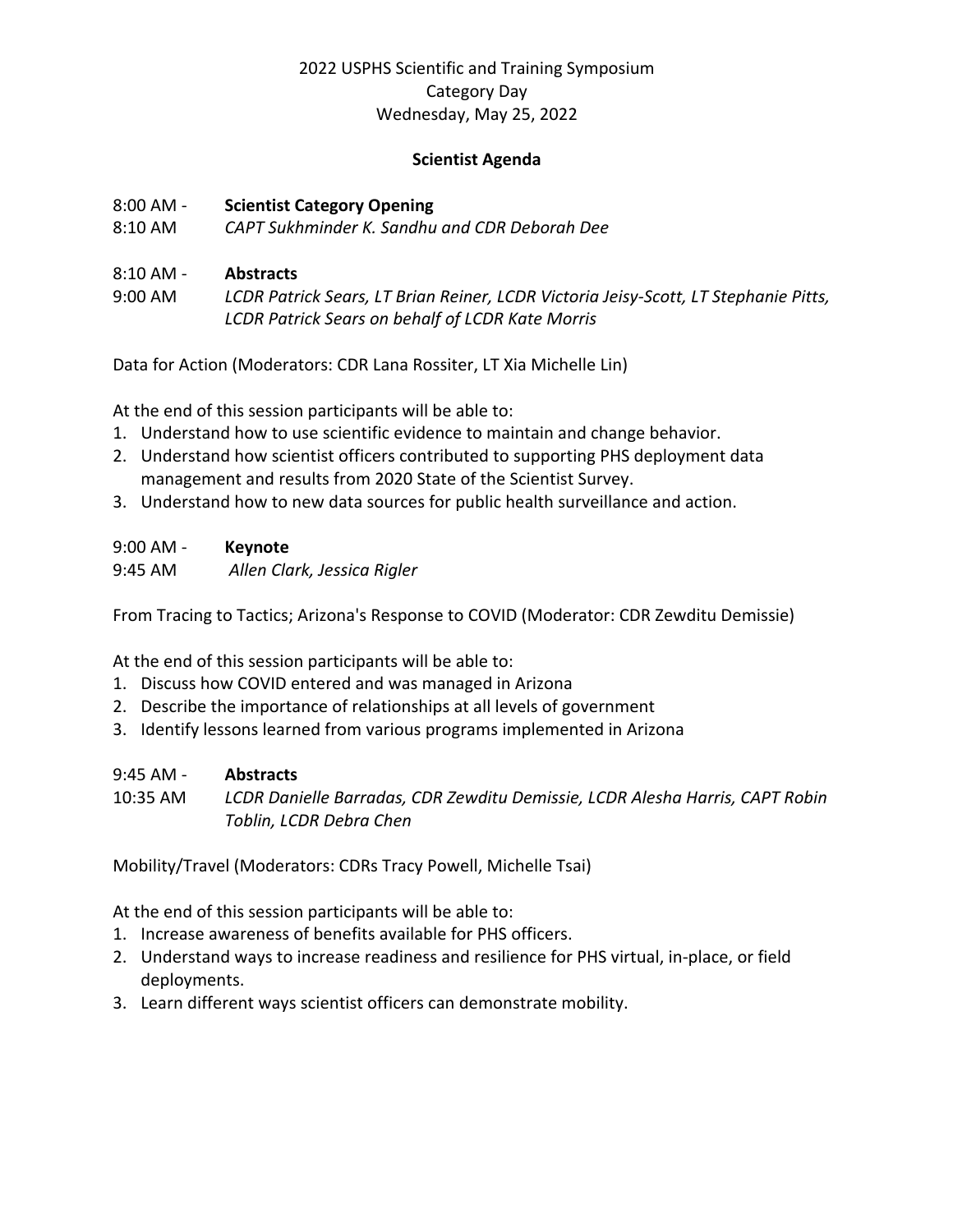## 2022 USPHS Scientific and Training Symposium Category Day Wednesday, May 25, 2022

## 10:35 AM - **Mental Health considerations for PHS officers**

11:00 AM *CDR Deborah Dee*  Mental Health (Moderator: LT Robert Gahl)

With our deployment tempo for the past two years, it has become more important than ever for us to continue to discuss the mental health considerations for our officers.

At the end of this session participants will be able to:

- 1. Identify a need for the discussion of mental health considerations for officers
- 2. Identify mental health resources for officers
- 3. Provide information to peers who require services

## 11:00 AM - **Break in Exhibit Hall**

1:00 PM

- 1:00 PM **Scientist Luncheon**
- 2:30 PM

#### 2:30 PM - **Abstracts**

3:00 PM *LT Tanesha Tutt, LCDR Jonetta Mpofu, LCDR Pilgrim Spikes, LT Marisa Hast* 

COVID-19 (Moderators: LCDR Shayne Gallaway, LT Adelaida Rosario)

At the end of this session participants will be able to:

- 1. Identify where to find more information about from CDC COVID-19 vaccine mis/disinformation and ways to address it.
- 2. Learn about a novel investigation and lessons learned from a SARS-CoV-2 transmission study in a school.
- 3. Understand strategies used during the COVID-19 pandemic to meet public health needs through rapid implementation of a youth risk behavior survey and of services to continue HIV prevention care.

3:00 PM - **Panel** 3:45 PM *CAPT Robin Toblin , CDR Jason Wilken, LCDR Gwendolyn Hudson, LCDR Iman Martin*

Unique leadership and service opportunities (Moderator: CDR Qiao Bobo)

At the end of this session participants will be able to:

1. Describe the wide range of unique opportunities afforded to scientists through the USPHS.